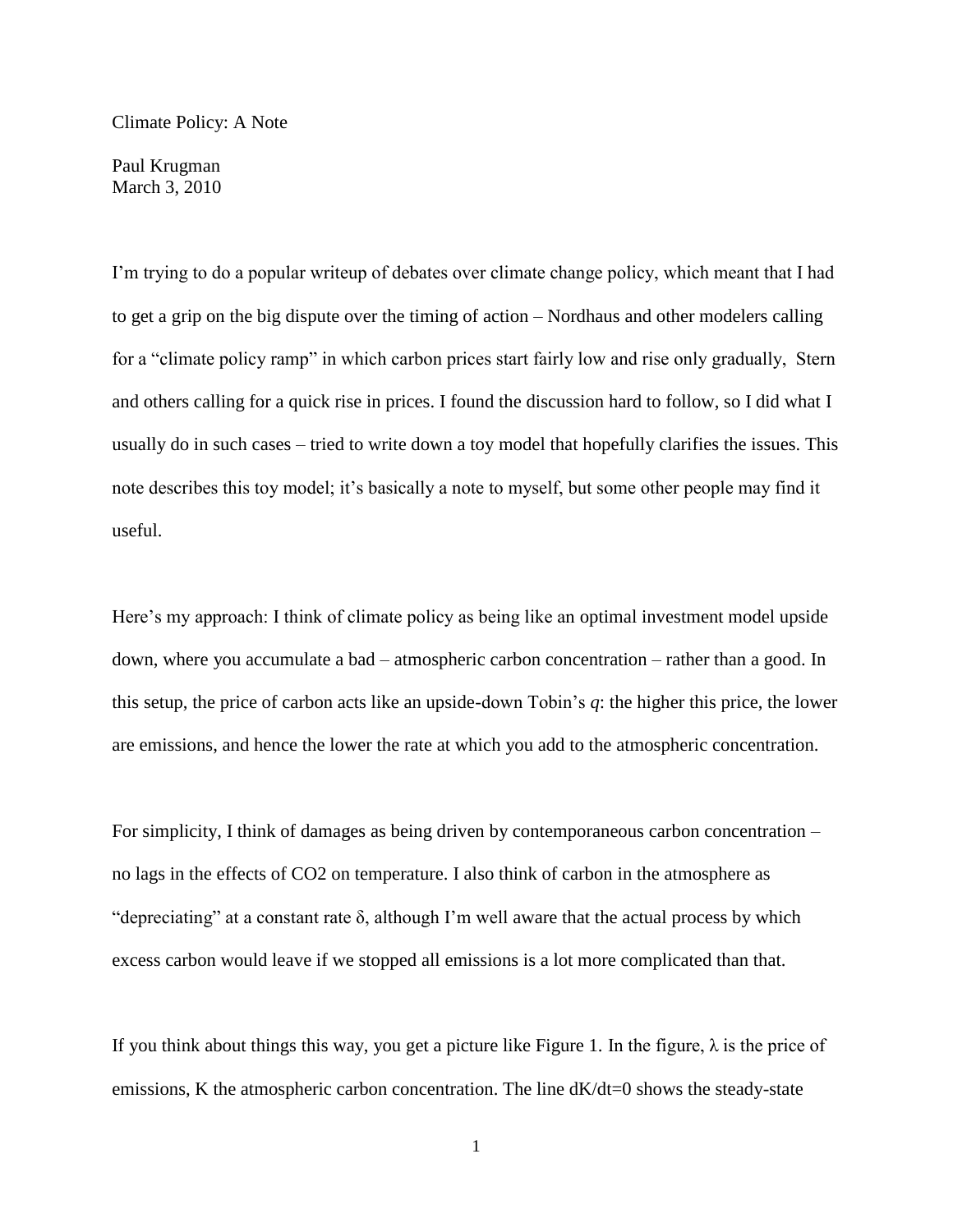level of K for any given carbon price. It's downward-sloping, but I've drawn it fairly flat, since as I read it all the models suggest that eventually we'll have to bring carbon emissions down to very low levels, almost regardless of where we hope to stabilize.

The line  $d\lambda/dt=0$  is the upside-down analogue of the  $d\alpha/dt=0$  line that comes from a standard optimal investment model. Think for a minute in discrete time about the "payoff" – actually harm – imposed by adding one unit of carbon to the atmosphere this period, which must be equal to  $\lambda$  It's

$$
(1) \ \ \lambda_t = \frac{\partial W}{\partial K} + \frac{1 - \delta}{1 + r} \lambda_{t+1}
$$

where the first term represents the damage done by an additional unit of carbon concentration now, and the second term represents the cost of contributing to future carbon concentration; in this term,  $\delta$  is the rate at which carbon leaves the atmosphere, and  $r$  is the discount rate. If you rearrange this, take linear approximations, and then express it in continuous time – or, if you're less quick-and-dirty than I am, you derive the whole thing from continuous time to begin with – this becomes:

$$
(2) \ \ r+\delta=\frac{\partial W/\partial K}{\lambda}+\frac{\dot{\lambda}}{\lambda}
$$

So the  $d\lambda/dt$  line is the locus of points at which the price of emissions is equal to the current cost of an additional unit of carbon concentration, divided by the sum of the discount and disappearance factors – that is,

$$
(3) \ \ \lambda = \frac{\partial W/\partial K}{r+\delta}
$$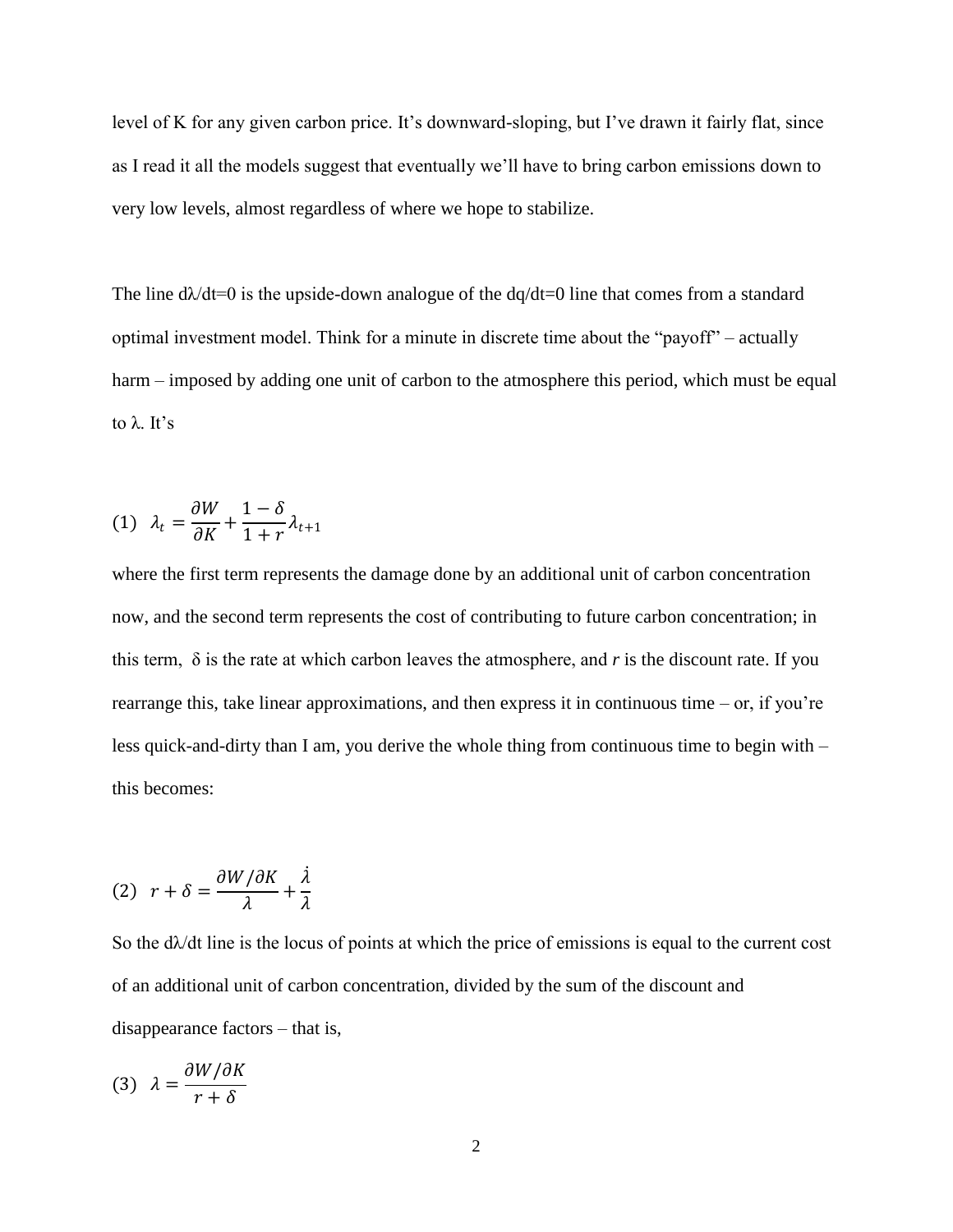You can get above that line if the price of emissions is going to rise, below it if it's going to fall.

The solution, as shown in Figure 1, is a saddle path, with both the price of carbon and the concentration converging on steady state. Again, this is just like an optimal investment model in which Tobin's *q* and the capital stock converge to the steady state.

OK, now I think I'm in a position to understand the timing debate.

Nordhaus and other modelers, making their best possible estimates, come to the conclusion that while emissions must eventually be brought way down and carbon concentration stabilized, it's not worth doing this until K has risen a long way above current levels. So it's a mega-St. Augustine: O Lord, make us carbon-neutral, but not yet. In effect, we're starting at  $K(0)$  in Figure 1, with a long way to go up the saddle path, and hence a low carbon price is appropriate now. This is the "climate policy ramp".

You can change this conclusion by moving either locus in Figure 1. In practice, though, there doesn't seem to be much disagreement about the economic costs of carbon abatement, so dK/dt=0 doesn't figure much in the argument.

Instead, it's about  $d\lambda/dt=0$ . Now, it's obvious if we've gotten this far that there are two ways to argue that this locus should be set higher, and hence imply a lower long-run level of atmospheric carbon: you can either increase the numerator in equation (3) or reduce the denominator.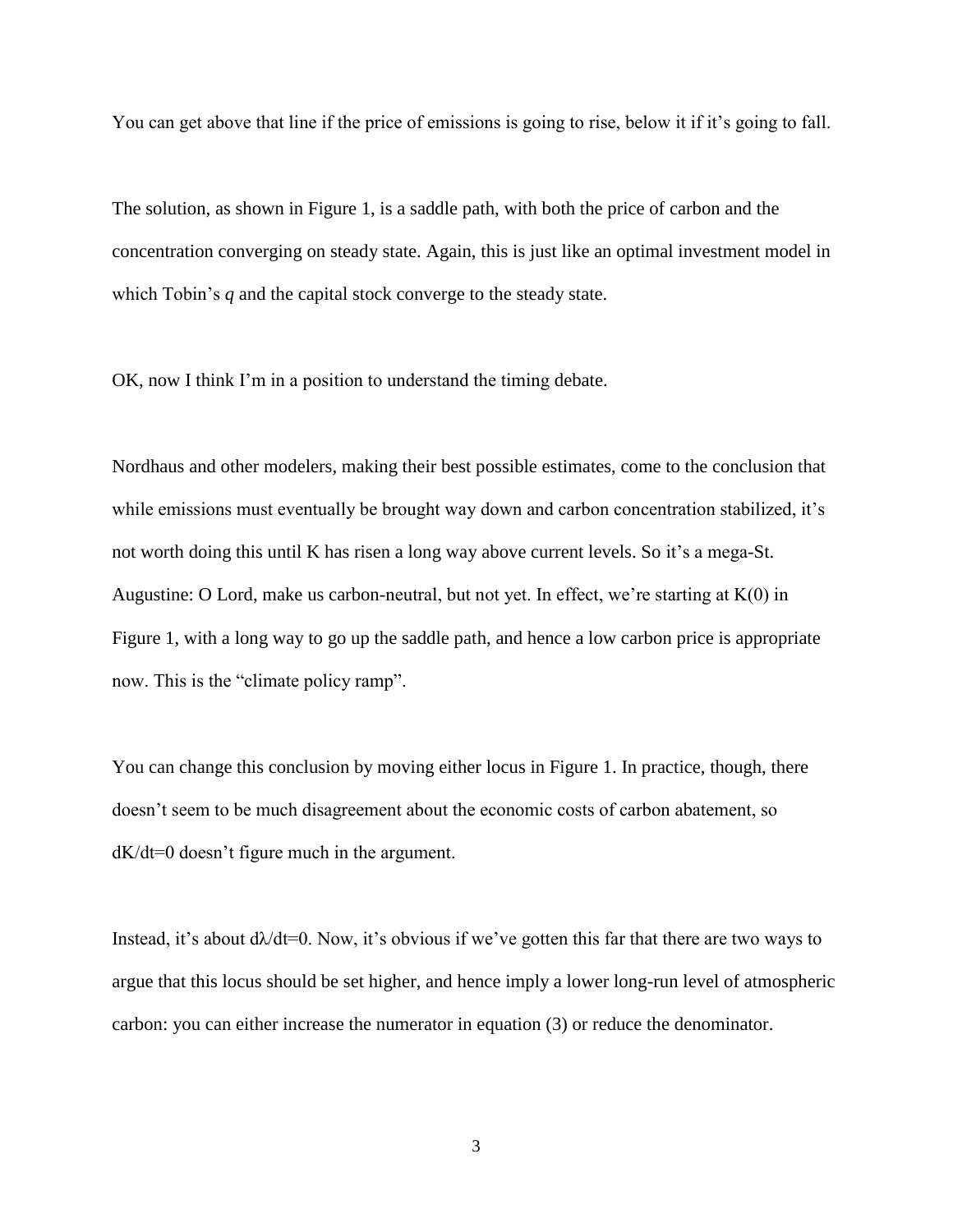What Nicholas Stern did was reduce the denominator, arguing that we should use a much lower discount rate than the private sector appears to. I'm still wrapping my head around what I believe about that.

But what about the numerator? This actually depends on the product of two things: the sensitivity of temperatures to carbon concentration, and the sensitivity of welfare to temperature. And there are things happening on that front. Lately, climate models have begun suggesting a lot more sensitivity to concentration, with a number of groups doubling their predicted temperature rise. As for the welfare sensitivity: Marty Weitzman has managed to scare me, by pointing out that there's a pretty plausible case that a rise of 5 degrees  $C$  – which is no longer an outlandish prediction – would be utterly catastrophic. You don't have to be sure about this; just a significant probability is enough.

So where does this all leave us? It's a toy model, but it seems to help me think about the issues. And it leaves me both understanding and worried about the climate policy ramp.